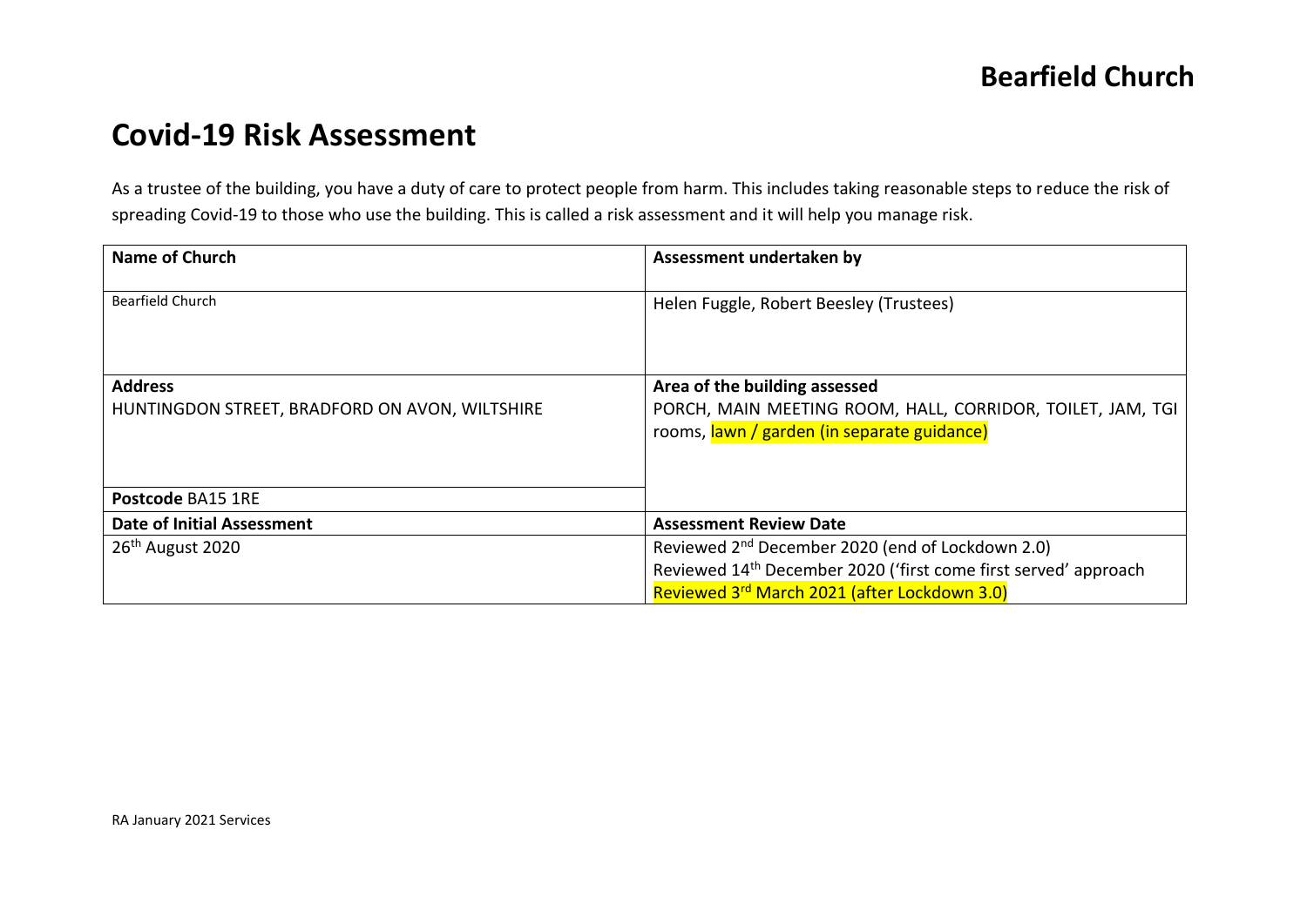| <b>Hazards/Risks</b><br>Think about the<br>areas where<br>contact takes<br>place                                                                                                                                                                                              | <b>Persons</b><br><b>Affected</b><br>Think of anyone<br>who might have<br>contact | Likeli<br>hood | Severity / mitigation                               | <b>Risk</b><br>Ratin<br>g<br>after<br>mitiga<br>tion | Additional Covid-19 Controls -<br><b>Reducing Risk</b><br>Think of what changes could be made in each<br>scenario to reduce the spread of Covid-19<br>*If the building is listed, any changes need to<br>be sensitive & reversible, please contact the<br>Conservation Officer for further guidance.                                                                                                                                                                                                               | <b>Action Plan</b><br>What needs to be done and<br>by whom?                                                                                          |
|-------------------------------------------------------------------------------------------------------------------------------------------------------------------------------------------------------------------------------------------------------------------------------|-----------------------------------------------------------------------------------|----------------|-----------------------------------------------------|------------------------------------------------------|--------------------------------------------------------------------------------------------------------------------------------------------------------------------------------------------------------------------------------------------------------------------------------------------------------------------------------------------------------------------------------------------------------------------------------------------------------------------------------------------------------------------|------------------------------------------------------------------------------------------------------------------------------------------------------|
| Transmission of<br>virus from close<br>contact when<br>entering and<br>exiting building,<br>moving to and<br>from seats, to and<br>from the toilet<br>and the stage (for<br>those<br>participating in<br>the service). Frisk<br>from exceeding<br>maximum safe<br>capacities. | All attendees                                                                     | M              | Mitigation actions noted<br>in column to the right. | L                                                    | Seating plan (available and unavailable seats)<br>One-way system entrance and exit,<br>One-way system around church to seating.<br>One-way system to toilet (via corridor) and<br>back across lawn to church.<br>Participants to stay in same place throughout<br>the service.<br>Communication to attendees to remind to<br>social distance at all times - (updated<br>2/12/20) including when arriving and<br>particularly leaving. Script to ensure<br>clear/consistent message provided to service<br>leaders. | Signs produced (SA)<br>Placement of signs for seating<br>(RB)<br>One-way routes indicated by<br>signage (RB)<br>Communication (DJ/service<br>leader) |
| Social distancing<br>before and after<br>services                                                                                                                                                                                                                             | All attendees<br>All attendees                                                    | M<br>M         |                                                     |                                                      | Attendees encouraged to obey the<br>government guidance for meeting outdoors,<br>from 12 April, one other or social bubble,<br>from 17 May, the rule of 6.<br>Welcomer / signage to encourage walk / talk<br>approach rather than meet / mingle one<br>Attendees to book a place at service and<br>children's groups in advance. Maximum<br>numbers for main sanctuary, hall, TGI and<br>JAM rooms to be managed by Bearfield<br>Secretary.                                                                        | Signage (HF), welcomer<br>briefing (RB)                                                                                                              |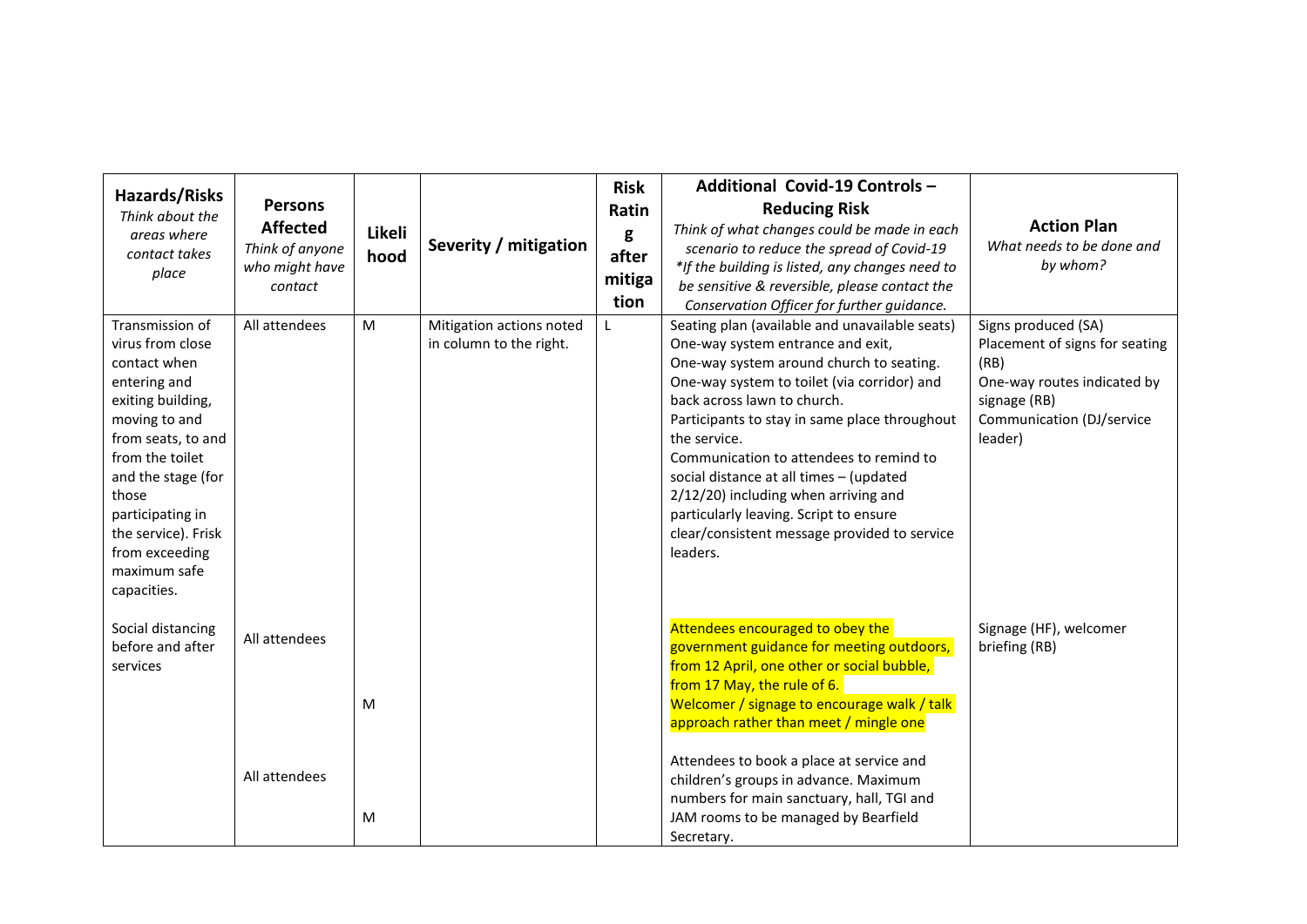## **Bearfield Church**

|                                                                             |  | Hall maximum 20 and church maximum 38                                                                                                                                                                                                                                                                                     |                                                                                                                                                          |
|-----------------------------------------------------------------------------|--|---------------------------------------------------------------------------------------------------------------------------------------------------------------------------------------------------------------------------------------------------------------------------------------------------------------------------|----------------------------------------------------------------------------------------------------------------------------------------------------------|
| Transmission of<br>virus through<br>raised voices and                       |  | No sung or congregational spoken worship<br>involving raised voices.                                                                                                                                                                                                                                                      |                                                                                                                                                          |
| singing.<br>Transmission of<br>virus between<br>children in their<br>group. |  | Sunday school teacher to lay out chairs and<br>prepare activities to ensure 1m+ social<br>distancing between individuals/family groups.<br>No food or drink to be provided.<br>Individual pens/scissors etc, wiped after use.<br>Spot clean of high touch points after group.<br>Children to enter/exit directly to their | Anti-bac wipes or spray and<br>kitchen towel provided in<br>school room (SA)<br>Group leaders to open<br>doors/windows and to spot<br>clean after group. |
|                                                                             |  | nominated room, and not enter church or<br>other rooms.                                                                                                                                                                                                                                                                   |                                                                                                                                                          |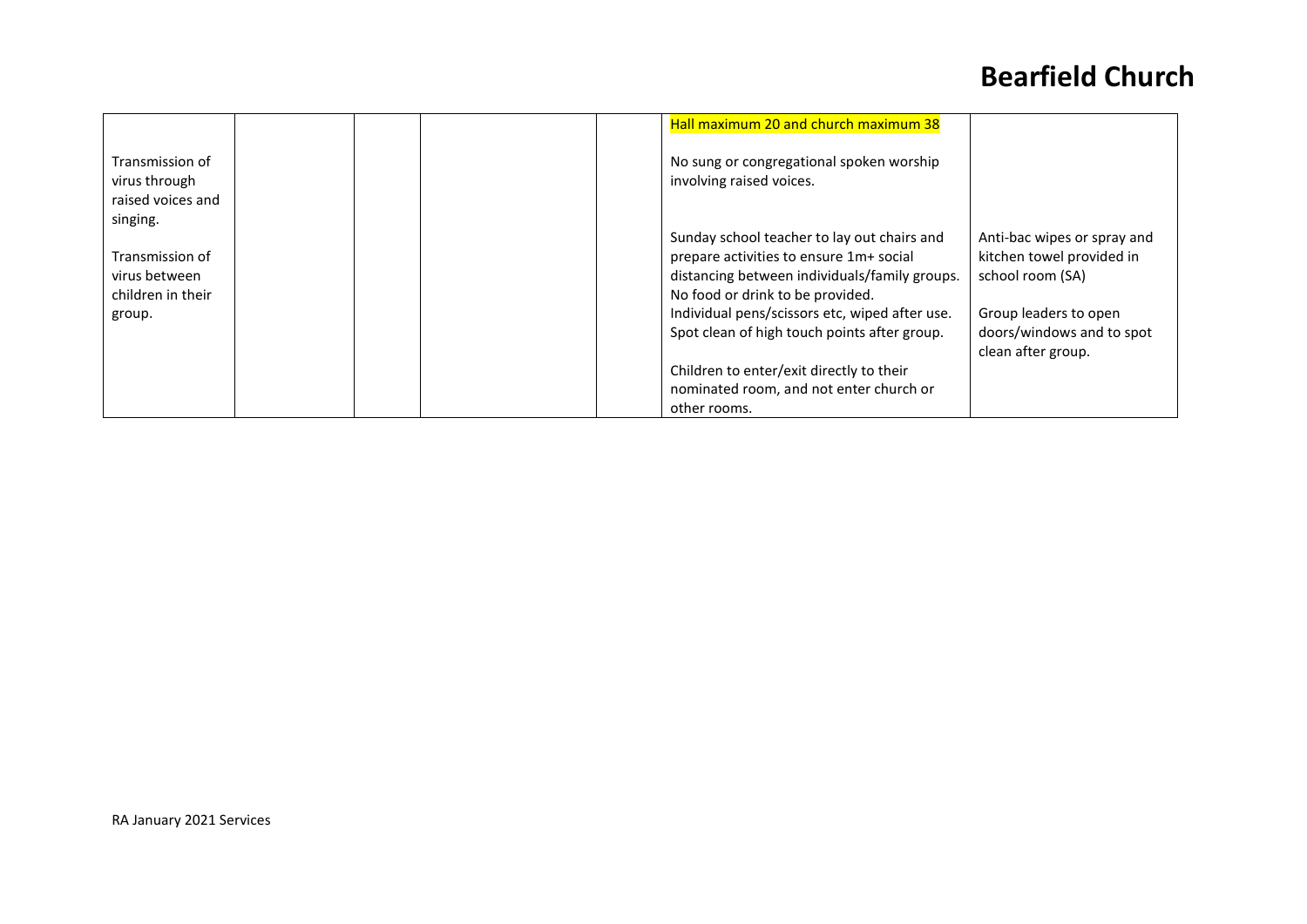| <b>Hazards/Risks</b><br>Think about the areas<br>where contact takes place                                                                                                              | <b>Persons</b><br><b>Affected</b><br>Think of<br>anyone who<br>comes in<br>contact | Likeli<br>hood | Severity / mitigation                               | <b>Risk</b><br>Rating | <b>Additional Covid-19 Controls</b><br>- Reducing Risk<br>Think of which prevention strategy<br>could be used in each scenario to<br>reduce the spread of Covid-19<br>*If the building is listed, any changes<br>need to be sensitive & reversible,<br>please contact the Conservation<br>Officer for further guidance. | <b>Action Plan</b><br>What needs to be done and by whom?                                                                                                                                                                                                                                                                 |
|-----------------------------------------------------------------------------------------------------------------------------------------------------------------------------------------|------------------------------------------------------------------------------------|----------------|-----------------------------------------------------|-----------------------|-------------------------------------------------------------------------------------------------------------------------------------------------------------------------------------------------------------------------------------------------------------------------------------------------------------------------|--------------------------------------------------------------------------------------------------------------------------------------------------------------------------------------------------------------------------------------------------------------------------------------------------------------------------|
| Transmission of virus<br>through high-touch<br>points, e.g. door handles,<br>light switch, back of<br>pews/chairs (and any<br>other high touch points<br>noted, perhaps lectern<br>etc) | Cleaner<br>All<br>attendees                                                        | M              | Mitigation actions noted in<br>column to the right. |                       | High-touch points to be sanitized<br>before and after service<br>Cleaner to deep clean the church<br>once a week (NB only in use once a<br>week)<br>Hall in regular use and deep cleaned<br>three times a week and spot cleaned<br>before and after every use.                                                          | Provision of anti-bac wipes or spray and<br>kitchen towel in church/hall/toilet (SA)<br>Pre-post service spot clean/sanitize (DJ)<br>Cleaner briefed on requirements (TV)<br>Communication to hall hirers on<br>requirements (SA)<br>Note: if attendees need a cushion for<br>comfort, they need to provide their<br>own |
| Transmission of virus<br>through toilet facilities.                                                                                                                                     | All<br>attendees                                                                   | M              |                                                     |                       | Minimal use to be encouraged. Users<br>to clean after use (cleaning products<br>provided).                                                                                                                                                                                                                              | Provision of cleaning products and sign<br>(SA)                                                                                                                                                                                                                                                                          |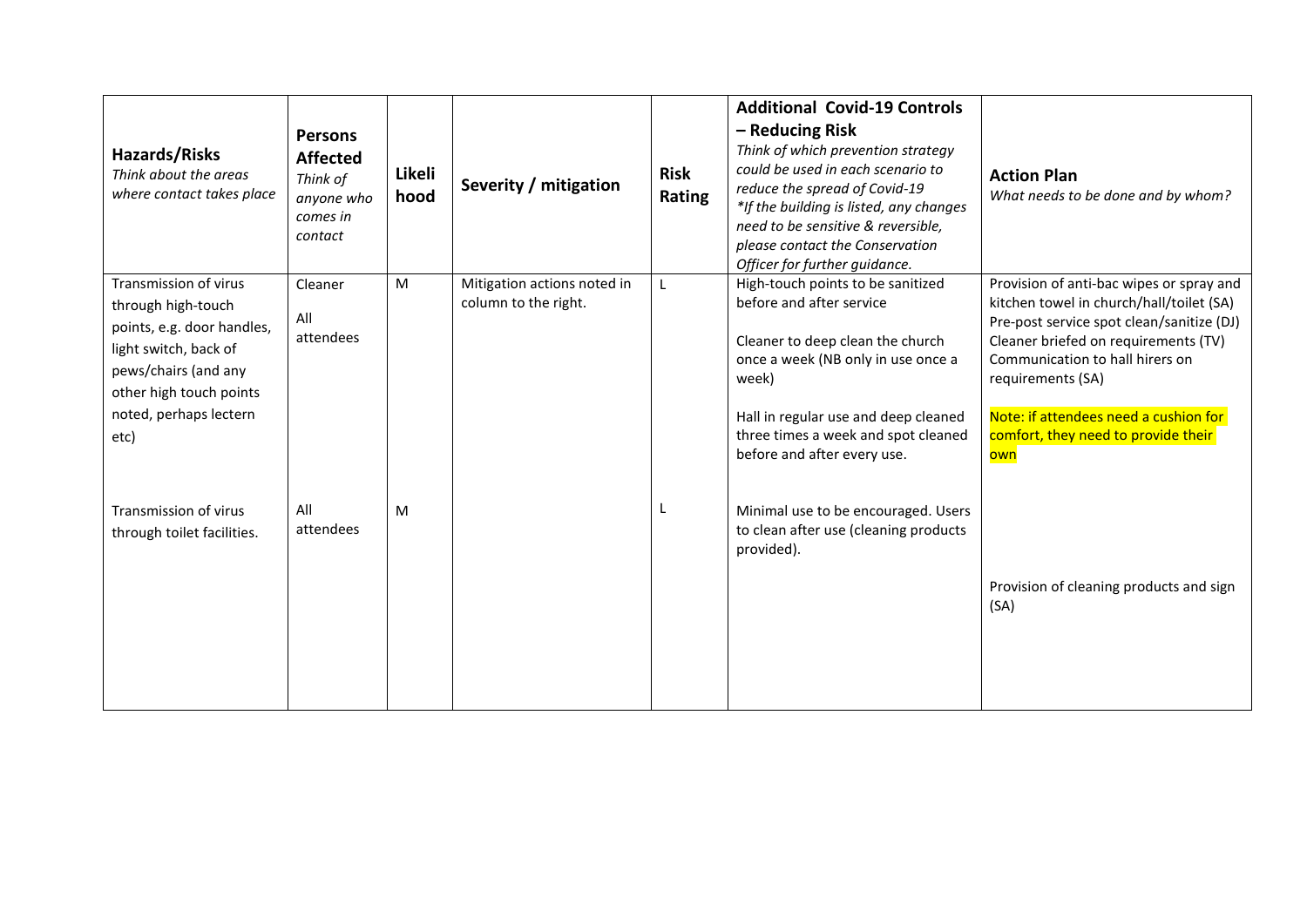## **Bearfield Church**

| Hazards/Risks<br>Think about the<br>areas where<br>contact takes<br>place        | <b>Persons</b><br><b>Affected</b><br>Think of<br>anyone<br>who<br>comes in<br>contact | Likeli<br>hood | <b>Severity / Mitigation</b>                                                                                                                          | <b>Risk</b><br>Rating | <b>Additional Covid-19 Controls</b><br>- Reducing Risk<br>Think of which prevention strategy<br>could be used in each scenario to<br>reduce the spread of Covid-19<br>*If the building is listed, any changes<br>need to be sensitive & reversible,<br>please contact the Conservation<br>Officer for further guidance.                                                          | <b>Action Plan</b><br>What needs to be done and by whom?                                                                                                                                                                                                                      |
|----------------------------------------------------------------------------------|---------------------------------------------------------------------------------------|----------------|-------------------------------------------------------------------------------------------------------------------------------------------------------|-----------------------|----------------------------------------------------------------------------------------------------------------------------------------------------------------------------------------------------------------------------------------------------------------------------------------------------------------------------------------------------------------------------------|-------------------------------------------------------------------------------------------------------------------------------------------------------------------------------------------------------------------------------------------------------------------------------|
| Transmission of<br>virus through<br>attendees touch,<br>coughing or<br>sneezing. | All<br>attendees                                                                      | M              | Attendees will come from<br>a variety of situations and<br>the request for all to<br>sanitise their hands<br>ensures that all are<br>treated equally. |                       | Sanitiser placed at entrance and exit<br>for use by attendees.<br>Bins and tissues provided at the back<br>of church.                                                                                                                                                                                                                                                            | Hand sanitisers provided (HF)<br>Communication to attendees (DJ)<br>Cleaner to empty bin regularly.                                                                                                                                                                           |
|                                                                                  |                                                                                       |                |                                                                                                                                                       |                       | Windows and doors open as much as<br>possible to improve ventilation.<br>Face masks to be work by attendees<br>(including young people age 11+).<br>We have decided not to use the QR<br>code for Track & Trace but a paper<br>based system and we will not be<br>temperature checking, as most<br>people arrive in a short time interval<br>and this will prevent a swift entry | Open and close windows and doors (DJ and<br>group leaders)<br>Communication to attendees of current<br>government requirement for face masks in<br>places of worship (unless person is exempt)<br>Under 11s and service/Sunday school leaders<br>not required to wear a mask. |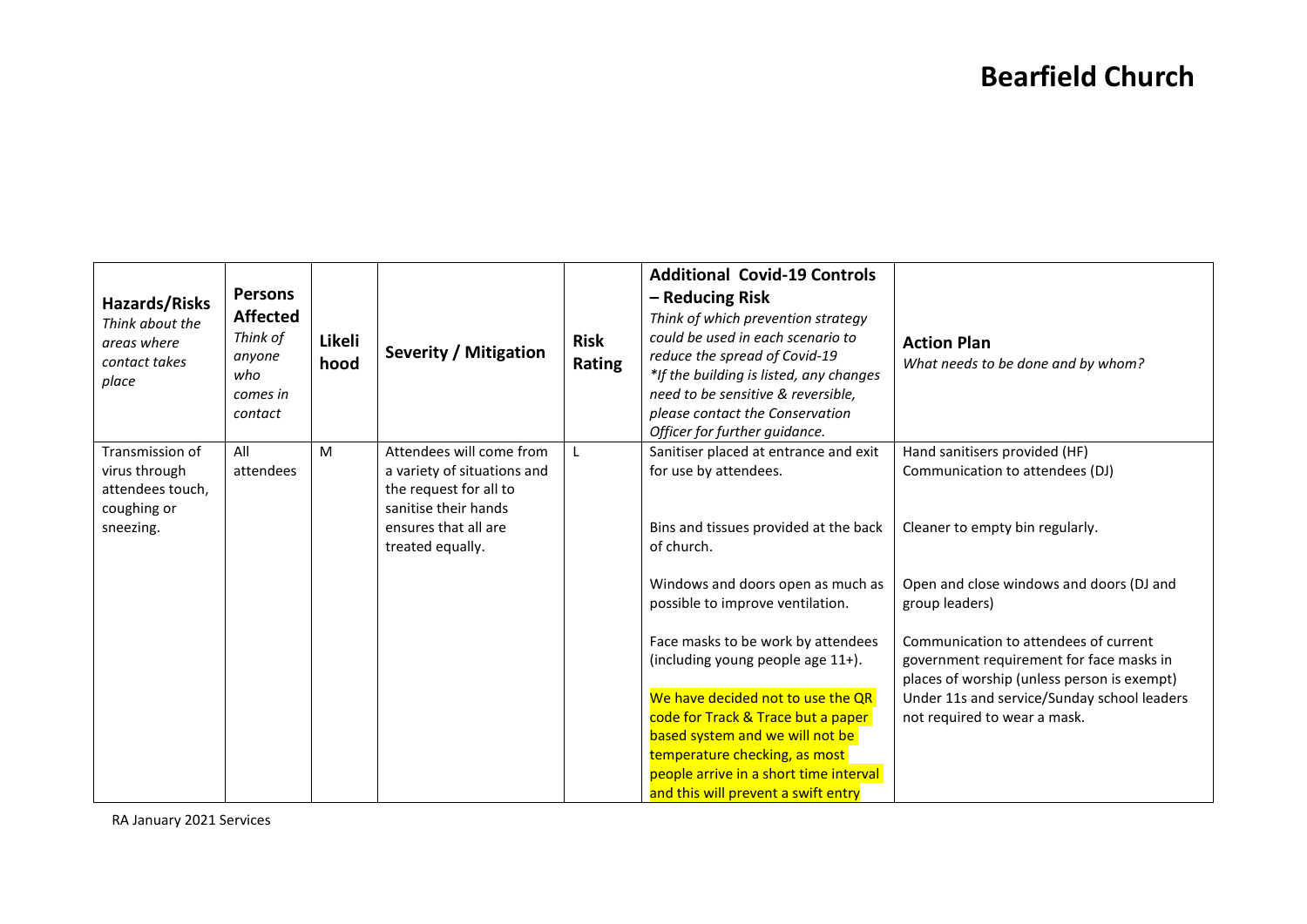#### **Summary of Action plans**

| <b>Action</b> | what<br>List<br>needs<br>done<br>out<br>to                                                 | Ownership - List out who complete                      | be<br>to<br>Date                            | of<br><b>Date</b>      |
|---------------|--------------------------------------------------------------------------------------------|--------------------------------------------------------|---------------------------------------------|------------------------|
|               |                                                                                            |                                                        | <b>Completed by</b>                         | Completion             |
| 1.            | Signs (for seats in use / not in use, facilities, one-way<br>direction, handwashing, bins) | SA                                                     | Need to clean down<br>toilet after use sign | Others done<br>already |
|               |                                                                                            |                                                        | to be made/placed                           |                        |
|               |                                                                                            |                                                        | before the first                            |                        |
|               |                                                                                            |                                                        | service.                                    |                        |
| 2.            | Placing of signs                                                                           | RB, note: more signs in the hall and yard<br>area (HF) |                                             | Done already           |
|               | 3. Clear communication to all attendees (on available                                      | <b>DJ</b>                                              | Before first service                        |                        |
|               | seating, one-way system, sanitising, minimal toilet use                                    |                                                        | and regularly                               |                        |
|               | and user wiping down after use, wearing face-masks,<br>register taken etc)                 |                                                        |                                             |                        |
|               |                                                                                            |                                                        |                                             |                        |
| 4.            | Briefing cleaner and arranging appropriate cleaning                                        | Trustees                                               |                                             | Done already           |
|               | times                                                                                      |                                                        |                                             |                        |
| 5.            | Provision of Sanitisers / tissues                                                          | HF.                                                    |                                             | Done already           |
| 6.            | Provision of Lidded, pedal operated bins                                                   | RB, note: more bins in manse area (RB)                 |                                             | Done already           |
|               | 7. Set up and maintain (for 3 weeks) register of those                                     | DJ, note: Church Administrator to maintain             | Before first service                        |                        |
|               | present each week (including children present for                                          |                                                        |                                             |                        |
|               | Sunday school and TGI).                                                                    |                                                        |                                             |                        |
|               | 8. Open and close windows and doors before and after                                       | DJ                                                     | Weekly                                      |                        |
|               | services.                                                                                  |                                                        |                                             |                        |
|               | 9. Communication to Sunday School group leasers about                                      | <b>DJ</b>                                              | Before first service.                       |                        |
|               | mitigating action s they need to be aware of and adhere                                    |                                                        |                                             |                        |
|               | to.                                                                                        |                                                        |                                             |                        |
|               | 10. Spot clean of high touch points before and after each                                  | <b>DJ</b>                                              | Weekly                                      |                        |